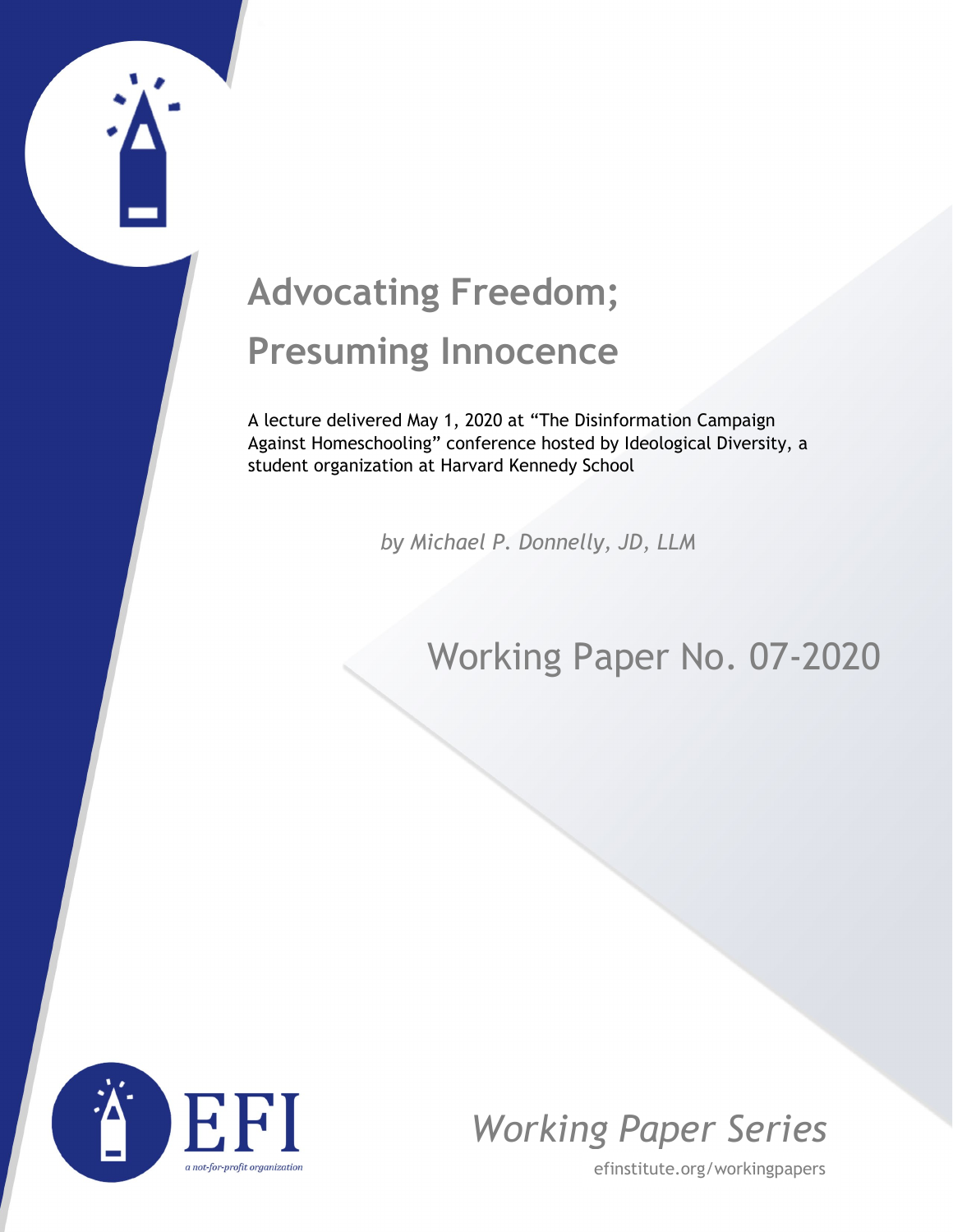*Editor's Note: This address was presented during a livestream event hosted by the Harvard Kennedy School titled: "The Disinformation Campaign Against Homeschooling" on 1 May 2020*

## Advocating Freedom; Presuming Innocence

By Michael P. Donnelly, JD, LL.M

Thanks Corey, I so appreciate your energy and enthusiasm. Thanks to Cevin and my fellow panelists who have been so eloquent and please be sure to watch all the way through.

Greetings to everyone watching and all my fellow homeschoolers out there, especially my wife Patricia the homeschooling hero of our family of 7 kids –2 out of college, 1 in college, and four more to go (our youngest is 9). Pictures at [Facebook;](http://www.facebook.com/mpdonnelly2) friend me!

I'm guessing it wasn't planned this way, but this Harvard controversy came at an ironic time wouldn't you say? I mean, while every parent in America - really the whole world - 1.5 billion in 190 countries - is suddenly schooling at home, Prof. Bartholet says we should presume homeschooling should not be allowed.

I say we should presume that parents can be trusted and that they act in the best interests of their children. We should presume that people are innocent until proven guilty. We should presume that we the people can govern ourselves through our state legislatures not – as she recommends – through court decrees.

In my remarks today, I can respond to a sliver of Ms. Bartholet's inaccurate accusations. There are so many inaccuracies and allegations that time does not allow for me to address all of them.

It is concerning that Harvard is sponsoring a conference that is so exclusive.

I personally, and HSLDA as an organization, support freedom of speech and association and academic freedom – so we do not say that the conference should not be held. We had a saying in the Army, Corey – "I might disagree with everything you say (not you; I agree with everything well almost everything - you say) but I'll fight to the death for your right to say it."

Indeed, the exposure of Professor Bartholet's ideas has already been helpful in sparking a debate about very important issues. In the articles and conference materials HSLDA is singled out as a "powerful" and "scary" lobbying organization that basically aids and abets child abuse.

These are troubling assertions.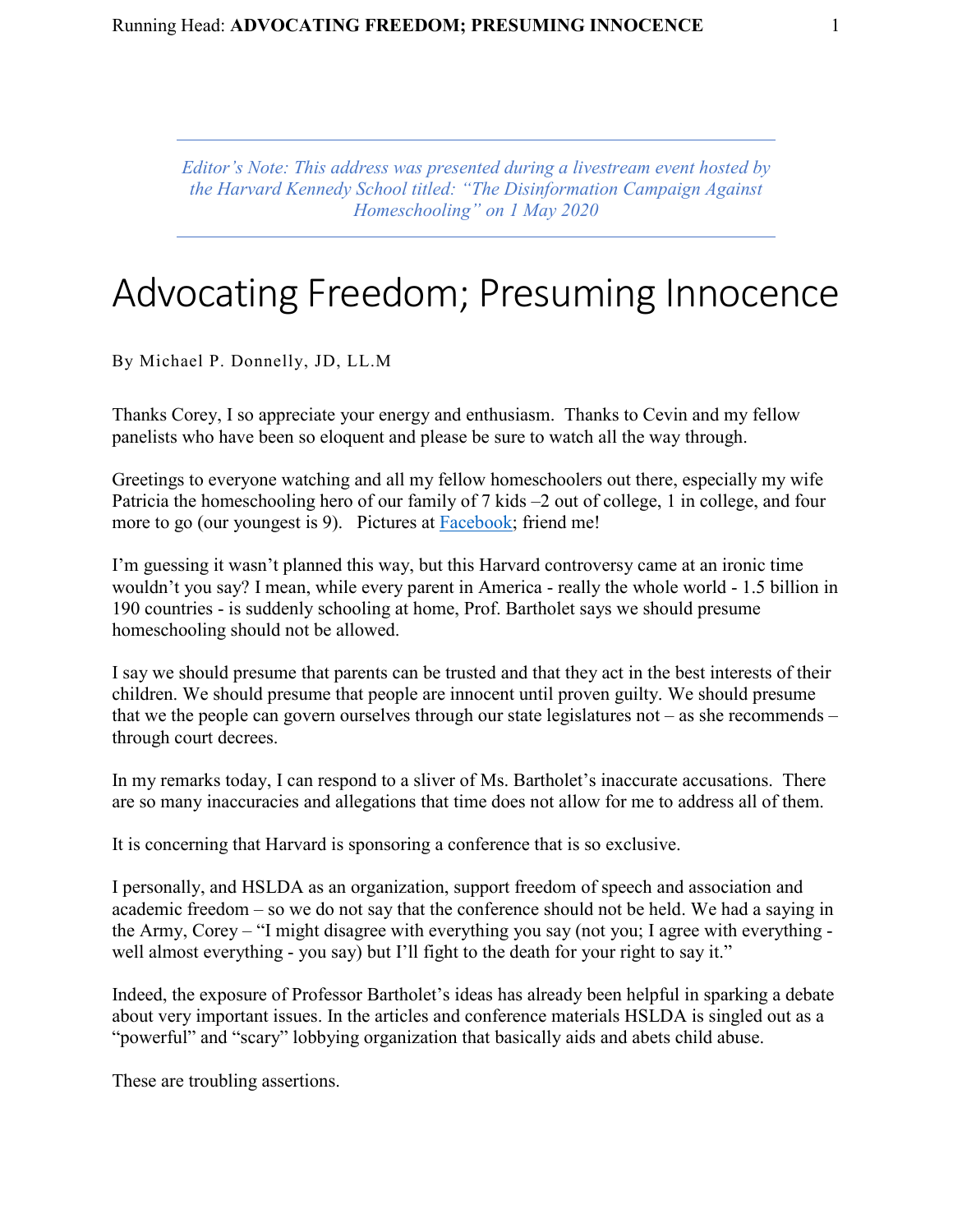First, it is malicious and false to suggest that HSLDA believes that parents have a right to "abuse" their children. Child abuse is morally wrong. It is a crime and government has a legitimate duty to protect children and to punish criminals. Our work to support homeschooling freedom and to promote child welfare reform cannot reasonably be described as parental rights absolutism or support for child abuse.

As Pat Farenga has pointed out, in 1983, when HSLDA was founded, homeschooling was not recognized by most states. Many who wanted to homeschool were too scared to try for fear of criminal prosecutions or worse that CPS agencies would take their children. HSLDA worked as part of a network of organizations, families, and individuals to change these laws and to defend families. The success of the homeschooling community is remarkable, and we are proud to serve this amazing community.

Even if you want to believe that HSLDA is "powerful" now, we were certainly nothing more than a David to the NEA Goliath in 1983. Even today, we are tiny compared to the NEA and AFT who together oppose homeschooling.

The real power in the homeschooling movement is in the people who do it.

Even though many of Ms. Bartholet's factual assertions rely on opinion and conjecture, we are flattered to have been singled out by her as a powerful and effective lobbying association. It is our privilege to stand with the homeschooling community to oppose unnecessary, unwarranted or unreasonable constraints on their right to educate their children as they see fit.

It is true that HSLDA is a Christian organization. It is a large part of what motivates each one of us at HSLDA to serve ALL families who make the sacrifices and investments to provide their children with the best home-based education possible.

We want to serve all homeschooling families regardless of their religious beliefs or non-belief.

Our lawyers and educational consultants answer questions for tens of thousands of homeschooling families every year. We actively track hundreds of legislative proposals and yes, we lobby and lead activism to oppose laws and regulations that would infringe on the rights of parents to freely homeschool. Our educational consultants are available to help homeschooling families with questions about how to get started homeschooling from toddlers, tweens, and through high school, homeschooling children with special needs and so much more. We seek to be a resource to make homeschooling possible for any family that chooses to enjoy what, as Kerry McDonald has pointed out, homeschooling has to offer.

In the article Ms. Bartholet cites no legitimate empirical evidence for her negative claims about homeschooling and there is substantial evidence to the contrary. Vanderbilt University Dr. Joseph Murphy's comprehensive literature review "Homeschooling in America" shows that the research indicates that homeschooling produces individuals who are at least as well-educated and well-socialized as their public or private school counterparts — a lot of research shows even better results.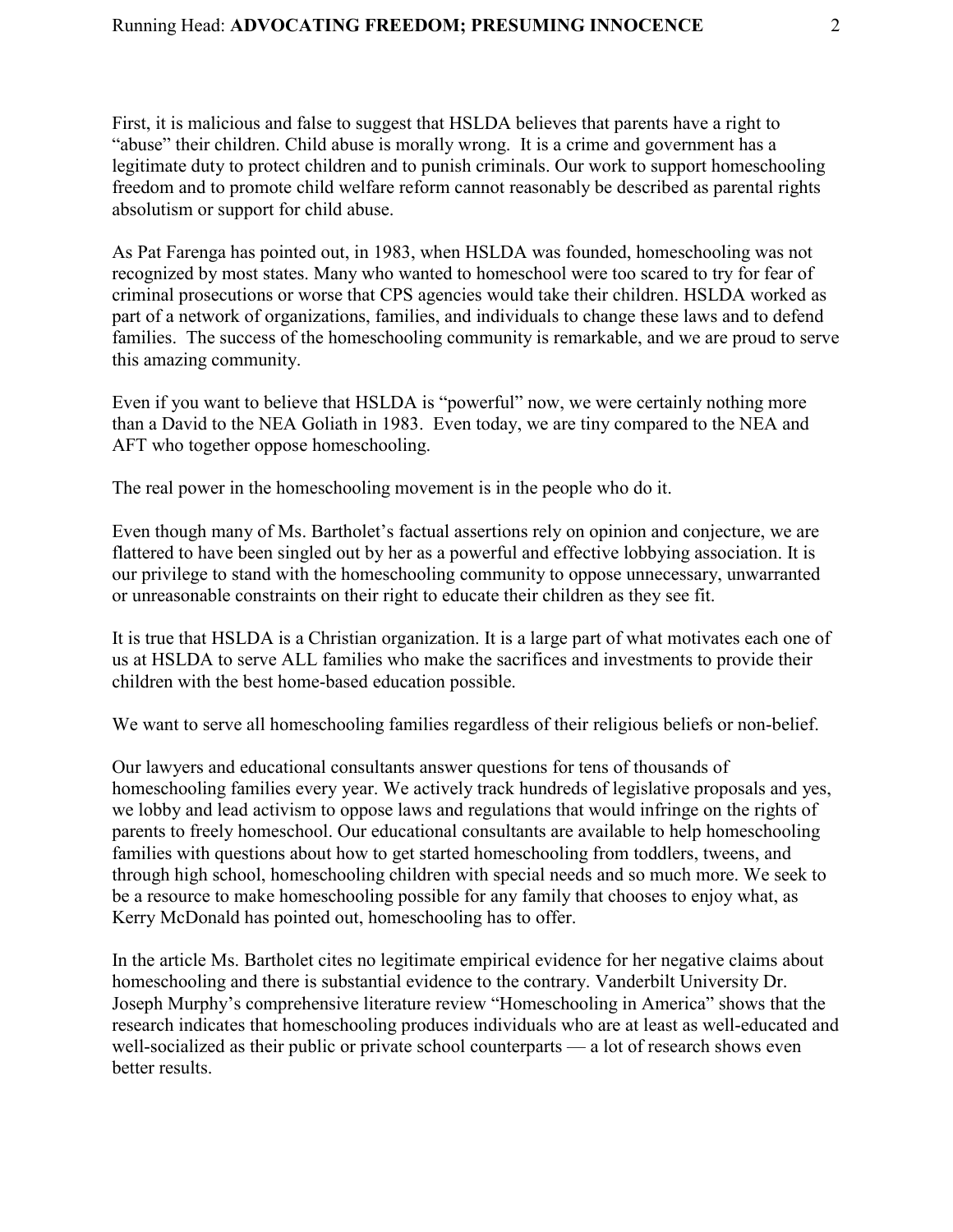An empirical study by the University of Arkansas's Dr. Albert Cheng suggests that homeschooling graduates are more politically tolerant than their public or private school counterparts. A literature review by The Heritage Foundation's Dr. Lindsey Burke found that the majority of studies point to superior academic outcomes for homeschooling.

As Kerry pointed out, national surveys show homeschooling diversifying broadly. Empirical government-collected data show that religion is not the primary motivating factor for most people who homeschool.

This just blows up one of her major arguments for a presumptive ban, which is her suspicion that all these Christian homeschoolers can't be trusted to raise democratic citizens. Ms. Bartholet wants the state through its public schools to be primarily responsible for creating democratic citizens.

But this idea has already been rejected by the US Supreme Court.

In 1922 in Pierce v. Society of Sisters, The United States Supreme Court invalidated an Oregon law banning private education in a landmark ruling saying that:

*"The State [may not] standardize its children by forcing them to accept instruction from public teachers only. The child is not the mere creature of the State; those who nurture him and direct his destiny have the right, coupled with the high duty, to recognize and prepare him for additional obligations."*

The initiative had been spearheaded by the Ku Klux Klan motivated by anti-Catholic animus.

In 1979 in Parham v. JR, the Supreme Court said that "fit parents are deemed to act in the best interests of their children". Isn't that our American tradition? That we presume people are innocent until we prove them guilty? Why should that be different in this context? Should we blame millions of innocent people even if a few bad people do bad things? I don't want to live in a country like that.

She says that the United States Constitution is "an anomaly, outdated and inadequate by the standards of the rest of the world". She invokes the Columbian constitution and the United Nations Convention on the Rights of the Child to support her argument.

Even if her opinion about the UNCRC were accurate - it isn't - the great weight of many more binding treaties is far more supportive of protecting parental rights in education.

The modern international human rights movement was started in response to what happened during World War II, and a review of virtually every major international human rights treaty recognizes that parents are endowed with the right to direct their child's education.

The Universal Declaration of Human Rights was a foundational document to these treaties. In Article 16.3 the UDHR says that families are the "fundamental group unit of society," and in